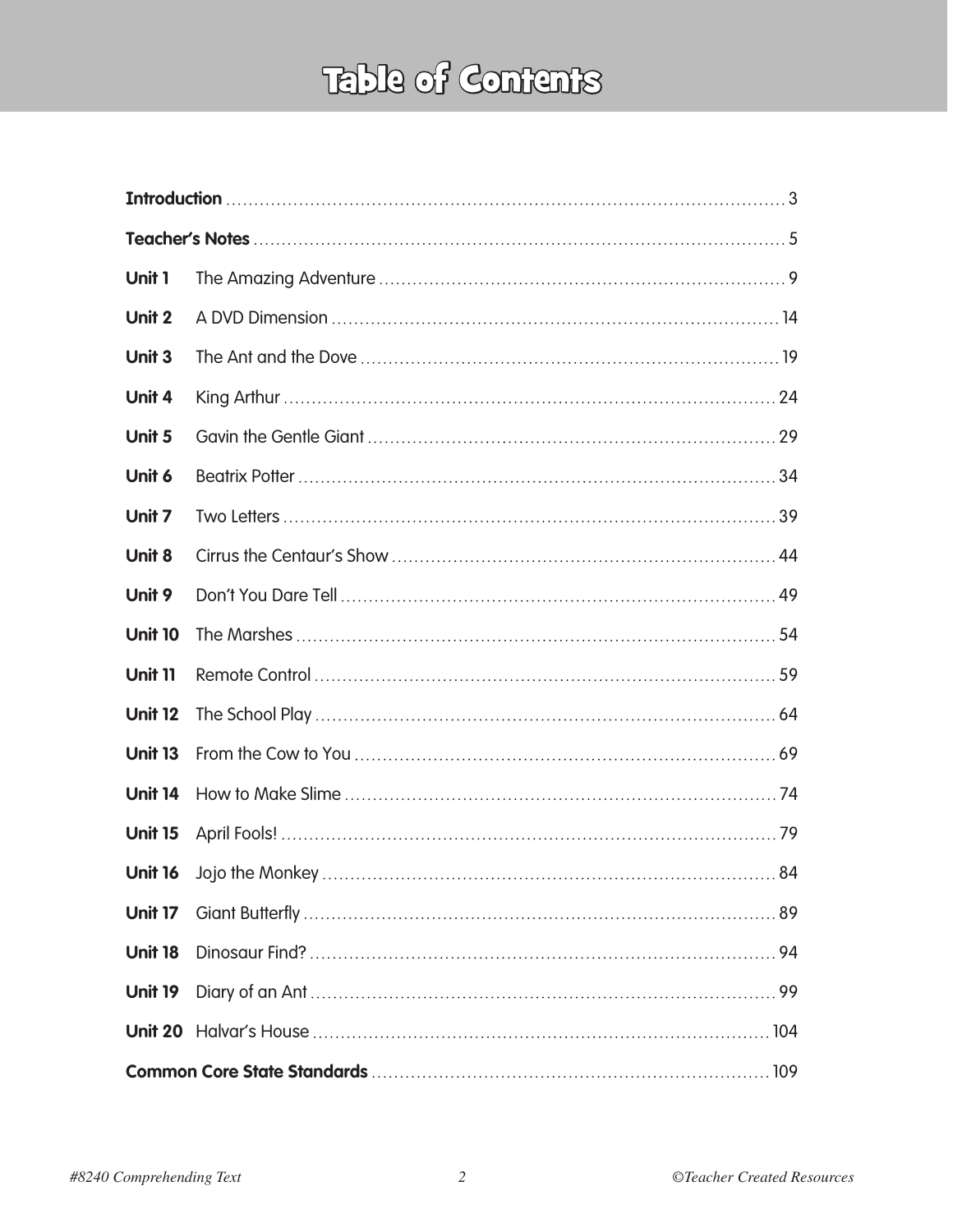**Name** 

## **Read the adventure story and answer the questions on the following pages.**

*The twins were looking forward to visiting the mysterious castle dungeons. But as they raced to the enormous, thick wooden drawbridge, they saw that the castle was closed. Only the gardens were open to the public.*

*"Rose beds and daisies!" cried James in disgust. "Who wants to look around a boring old garden? Ellen! Where are you?"*

*"Bet you can't find me!" giggled his sister from behind a tall hedge.*

*James ran to the hedge, and to his delight, discovered that it was the boundary of a maze. He ran in, following the sound of Ellen's laughter. Before long, he was hopelessly lost. He began to panic, but as he turned the next corner, he realized he was at the center of the maze. On the ground was an open trapdoor, which revealed a flight of steps leading down into the darkness.*

*With his heart thumping loudly, he slowly began to descend. The steps led to a dimly lit passageway. The air felt cold and damp, and it smelled musty. Ahead, he could see a shadow dancing on the moldy brick walls. Ellen!*

*"Wow! We did get to see the dungeons after all!" squealed James. "Look at all this stuff! Scary! I'm not crazy about being stuck in here for long. Let's go!"*

*James and Ellen hurried back along the passage and up the steps. They were very relieved that the trapdoor was still open.*

*"Fresh air!" sighed James, taking a deep breath. "I think I'd like to take a walk around the sweet-smelling rose beds now."*

*"Me, too," agreed Ellen, "but first we have to get out of this maze!"*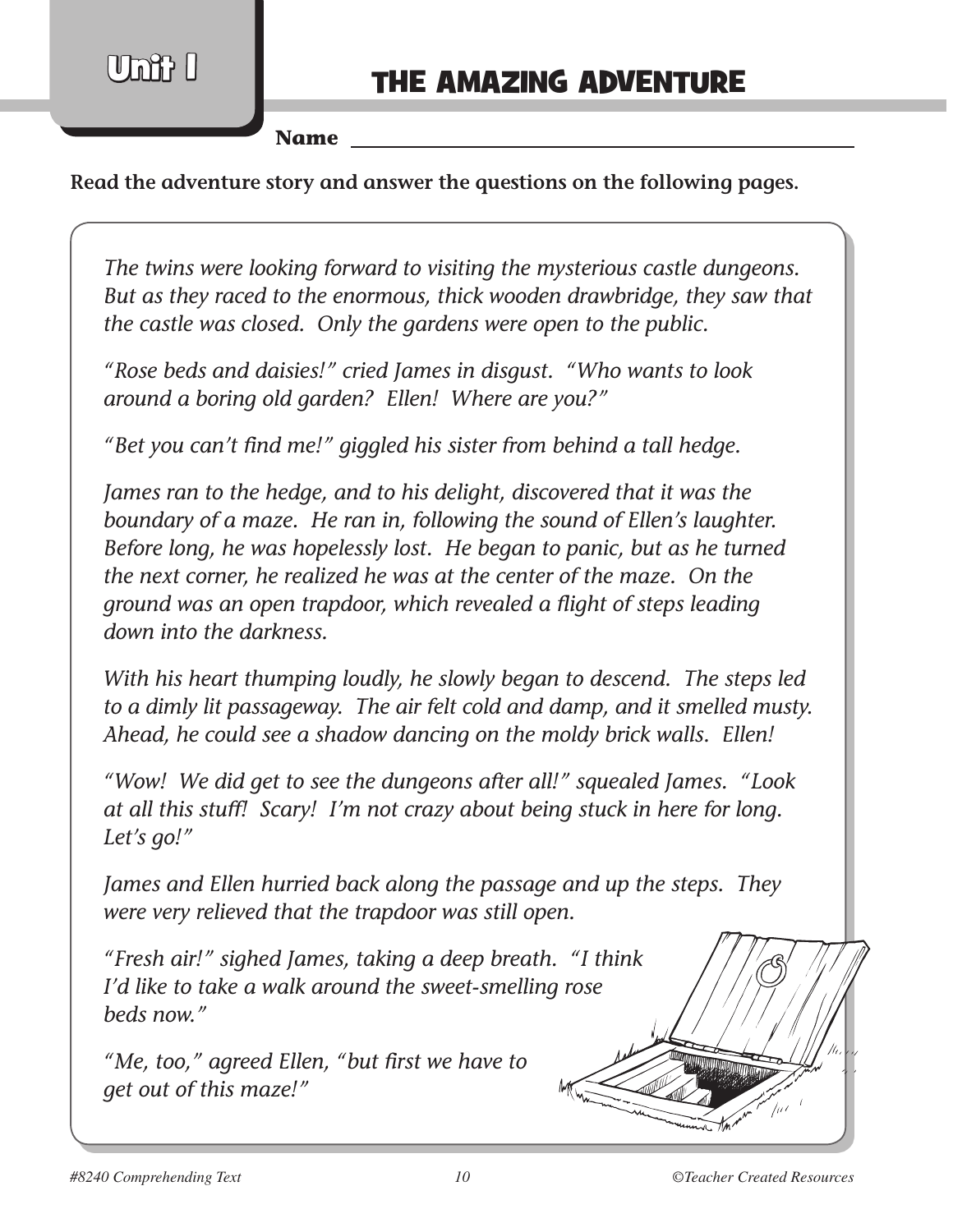| <b>Name</b>        |                                                                                              | <b>Activities</b> |
|--------------------|----------------------------------------------------------------------------------------------|-------------------|
|                    | <b>THE AMAZING ADVENTURE</b>                                                                 |                   |
| <b>Right There</b> | Find the answers directly in the text.                                                       |                   |
|                    | 1. Why was James grumpy at the beginning of the story?                                       |                   |
|                    | 2. What did James discover about the tall hedge?                                             |                   |
| and passageway.    | 3. Write three words or phrases from the story that describe the dungeons                    |                   |
|                    |                                                                                              |                   |
|                    | Think about what the text says.                                                              |                   |
|                    | <b>Think and Search</b>                                                                      |                   |
|                    | 1. Mark or write the correct answer.                                                         |                   |
|                    | <b>a.</b> James and Ellen left the dungeon $\Box$ slowly. $\Box$ quickly.                    |                   |
|                    |                                                                                              |                   |
|                    | 2. a. Which twin do you think is the more adventurous?<br><b>b.</b> Why do you believe this? |                   |
|                    |                                                                                              |                   |
|                    |                                                                                              |                   |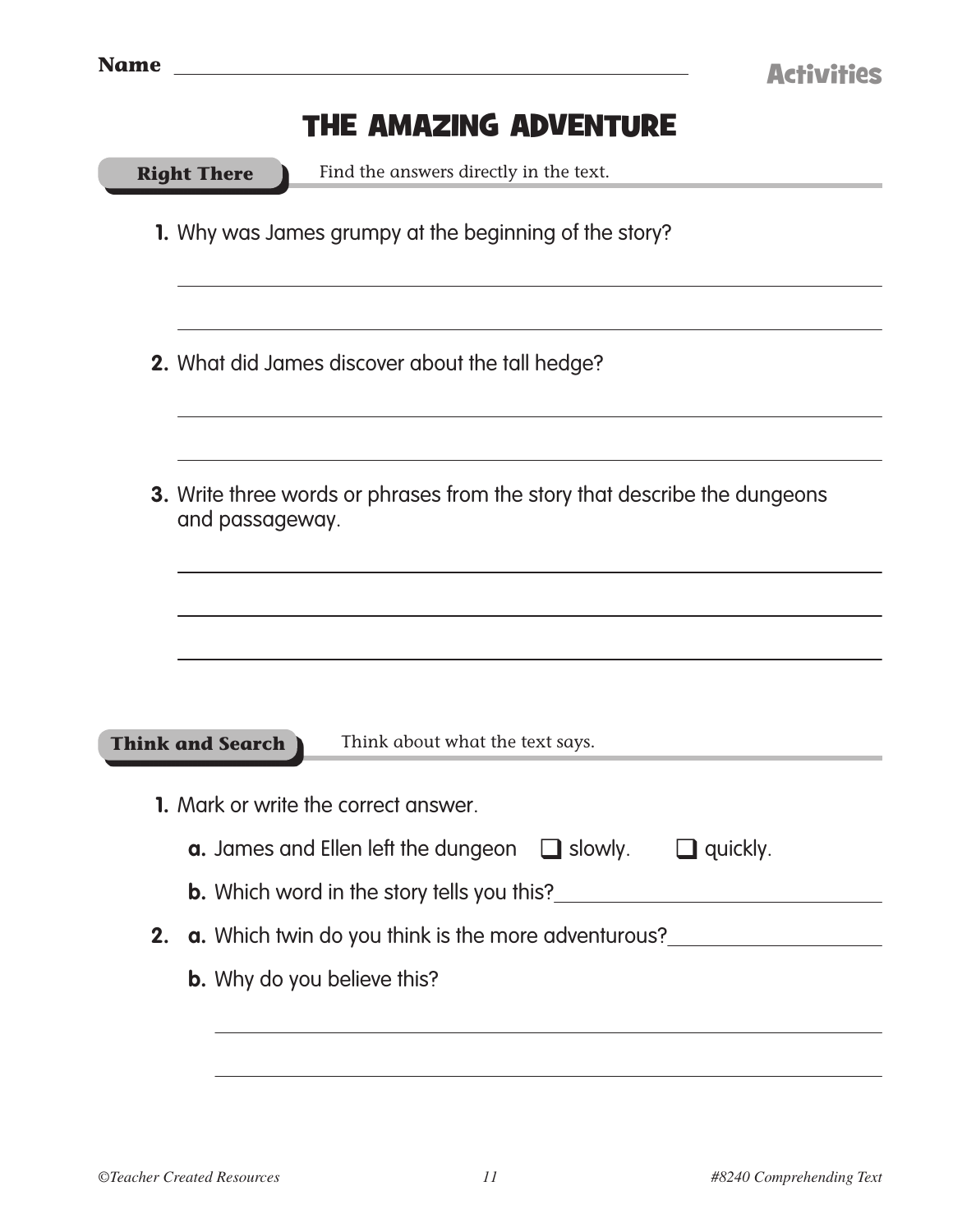## The Amazing Adventure

**On Your Own** Use what you know about the text and your own experience.

James and Ellen wanted to visit the dungeons, yet when they found them, they did not want to stay very long.

Write words and phrases in the boxes to describe a situation that might be both exciting and a little scary.

| <b>Brief description of the situation:</b> |                      |
|--------------------------------------------|----------------------|
|                                            |                      |
| <b>Exciting Part(s)</b>                    | <b>Scary Part(s)</b> |
|                                            |                      |
|                                            |                      |
|                                            |                      |
|                                            |                      |
|                                            |                      |
|                                            |                      |
|                                            |                      |

<u> 1980 - Johann Barbara, martin a</u>